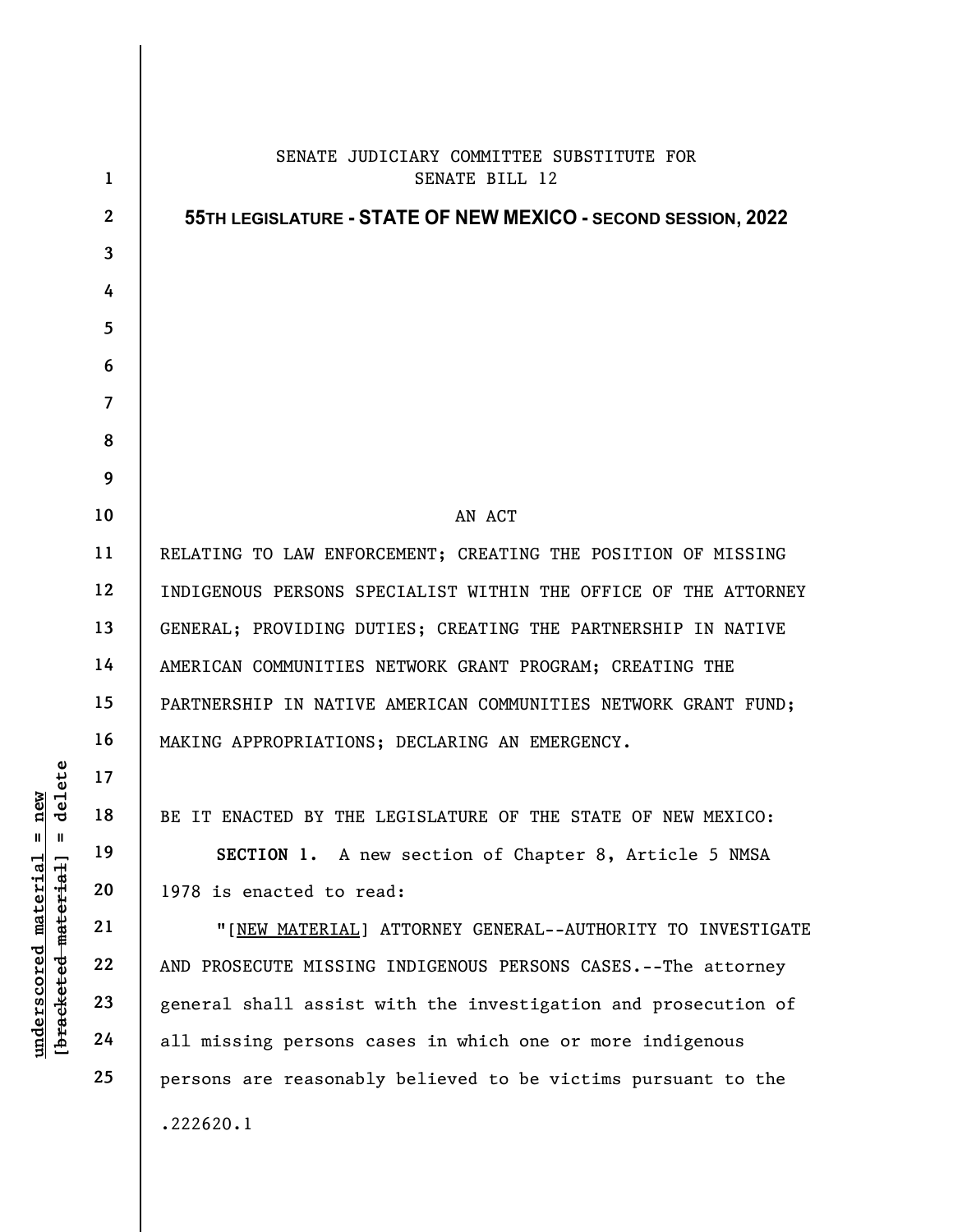|                                             | $\mathbf{1}$   | Missing Persons Information and Reporting Act."                 |
|---------------------------------------------|----------------|-----------------------------------------------------------------|
|                                             | $\mathbf{2}$   | SECTION 2. A new section of Chapter 8, Article 5 NMSA           |
|                                             | 3              | 1978 is enacted to read:                                        |
|                                             | 4              | "[NEW MATERIAL] MISSING INDIGENOUS PERSONS SPECIALISTS--        |
|                                             | 5              | DUTIES.--                                                       |
|                                             | 6              | The position of "missing indigenous persons<br>Α.               |
|                                             | $\overline{7}$ | specialist" is created within the office of the attorney        |
|                                             | 8              | general.                                                        |
|                                             | 9              | The attorney general shall employ one or more<br><b>B.</b>      |
|                                             | 10             | missing indigenous persons specialists, who shall work in       |
|                                             | 11             | collaboration with local, state, federal and tribal law         |
|                                             | 12             | enforcement agencies on missing indigenous persons cases        |
|                                             | 13             | pursuant to the Missing Persons Information and Reporting Act.  |
|                                             | 14             | The missing indigenous persons specialists<br>$C$ .             |
|                                             | 15             | shall:                                                          |
|                                             | 16             | review entries in the database of the<br>(1)                    |
| delete                                      | 17             | national crime information center of the United States          |
| $n$ ew                                      | 18             | department of justice and other databases, including the        |
| Ш<br>ш                                      | 19             | missing persons information clearinghouse, to ensure records of |
|                                             | 20             | missing indigenous persons are accurate, complete and made in a |
| underscored material<br>[bracketed material | 21             | timely fashion;                                                 |
|                                             | 22             | collaborate with other state and<br>(2)                         |
|                                             | 23             | international missing persons programs and the national center  |
|                                             | 24             | for missing and exploited children to aid in locating           |
|                                             | 25             | indigenous children who are unlawfully taken out of or          |
|                                             |                | .222620.1                                                       |

- 2 -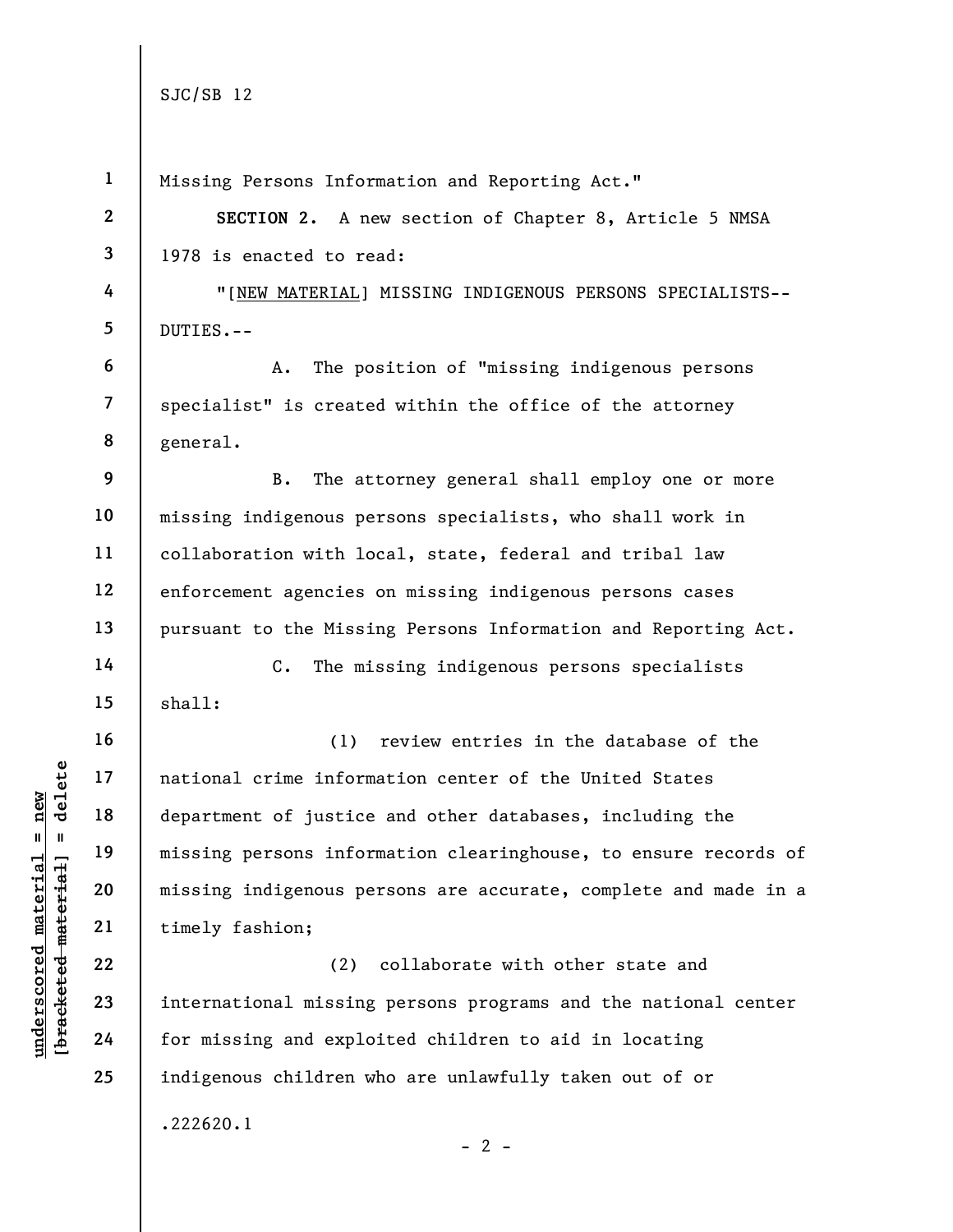UNDERTIES TO MATERIAL TO THE MATERIAL POSTS CRANT PROGRAM<br>
UNDERGRANT PROGRAM<br>
UNDERGRANT PROGRAM<br>
UNDERGRANT PROGRAM<br>
UNDERGRANT PROGRAM<br>
UNDERGRANT PROGRAM<br>
UNDERGRANT PROGRAM<br>
UNDERGRANT PROGRAM<br>
UNDERGRANT PROGRAM<br>
UND 1 2 3 4 5 6 7 8 9 10 11 12 13 14 15 16 17 18 19 20 21 22 23 24 25 unlawfully brought into New Mexico; (3) provide public outreach and education on missing indigenous persons issues and the prevention of indigenous child abductions; (4) provide support and technical assistance to law enforcement agencies regarding data collection, data sharing and the cooperative use of available resources; (5) compile reports of pending missing indigenous persons cases, including the status of pending missing indigenous persons cases, the clearance rate of investigating agencies responsible for tracking missing indigenous persons cases and an analysis by year of the characteristics of missing indigenous persons; (6) assist with alerts and advisories at the request of the department of public safety to assist in locating a missing indigenous person; and (7) collaborate with the New Mexico law enforcement academy to facilitate training for law enforcement agencies related to missing indigenous persons cases." SECTION 3. A new section of Chapter 8, Article 5 NMSA 1978 is enacted to read: "[NEW MATERIAL] PARTNERSHIP IN NATIVE AMERICAN COMMUNITIES NETWORK GRANT PROGRAM--CREATED--PURPOSE.-- A. The "partnership in Native American communities network grant program" is created within the office of the

 $-3 -$ 

.222620.1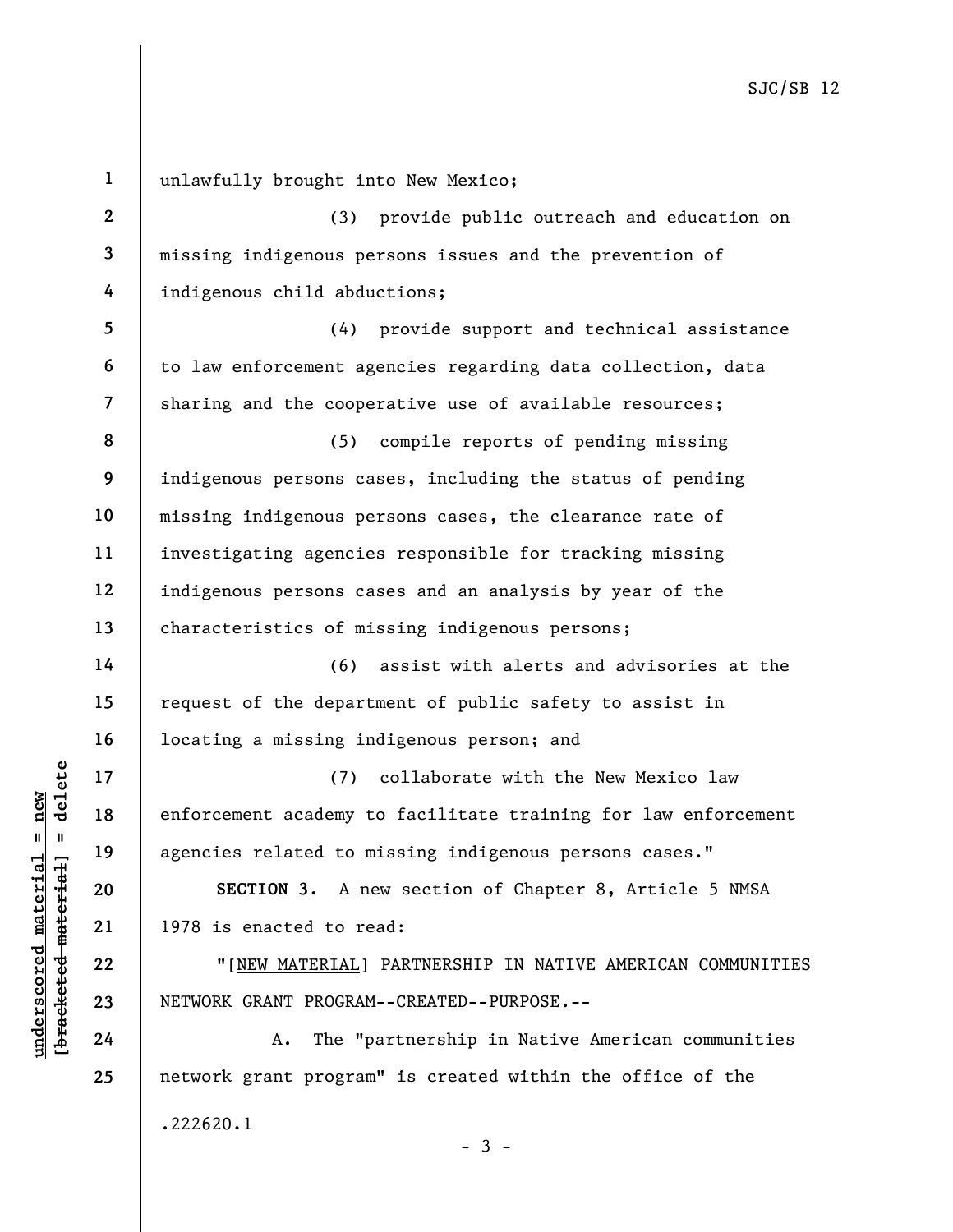1 2 3 4 attorney general. The purpose of the program is to create a network to support the efforts by the state's Indian nations, tribes and pueblos to identify, report and find Native Americans who are missing.

5 6 7 8 9 B. The "partnership in Native American communities network" shall be developed and operated by the office of the attorney general as an online portal with a database to securely upload information regarding missing indigenous persons.

C. The office of the attorney general shall award grants to create and administer the Native American communities network and develop the application and criteria for the grant program. The partnership in Native American communities network grant program criteria shall include:

(1) policies and standards for technology equipment, including data storage and security of information entered into the network;

(2) standards for data verification;

(3) job qualifications and requirements for a data specialist to administer the network; and

underscored into the network of the set of the set of the set of the set of the set of the set of the set of the set of the set of the set of the set of the set of the set of the set of the set of the set of the set of the (4) development of a system to provide automatic initial alerts pursuant to law enforcement, tribal and community organizations when a missing indigenous person report is made.

> D. The office of the attorney general may also .222620.1

> > - 4 -

10

11

12

13

14

15

16

17

18

19

20

21

22

23

24

25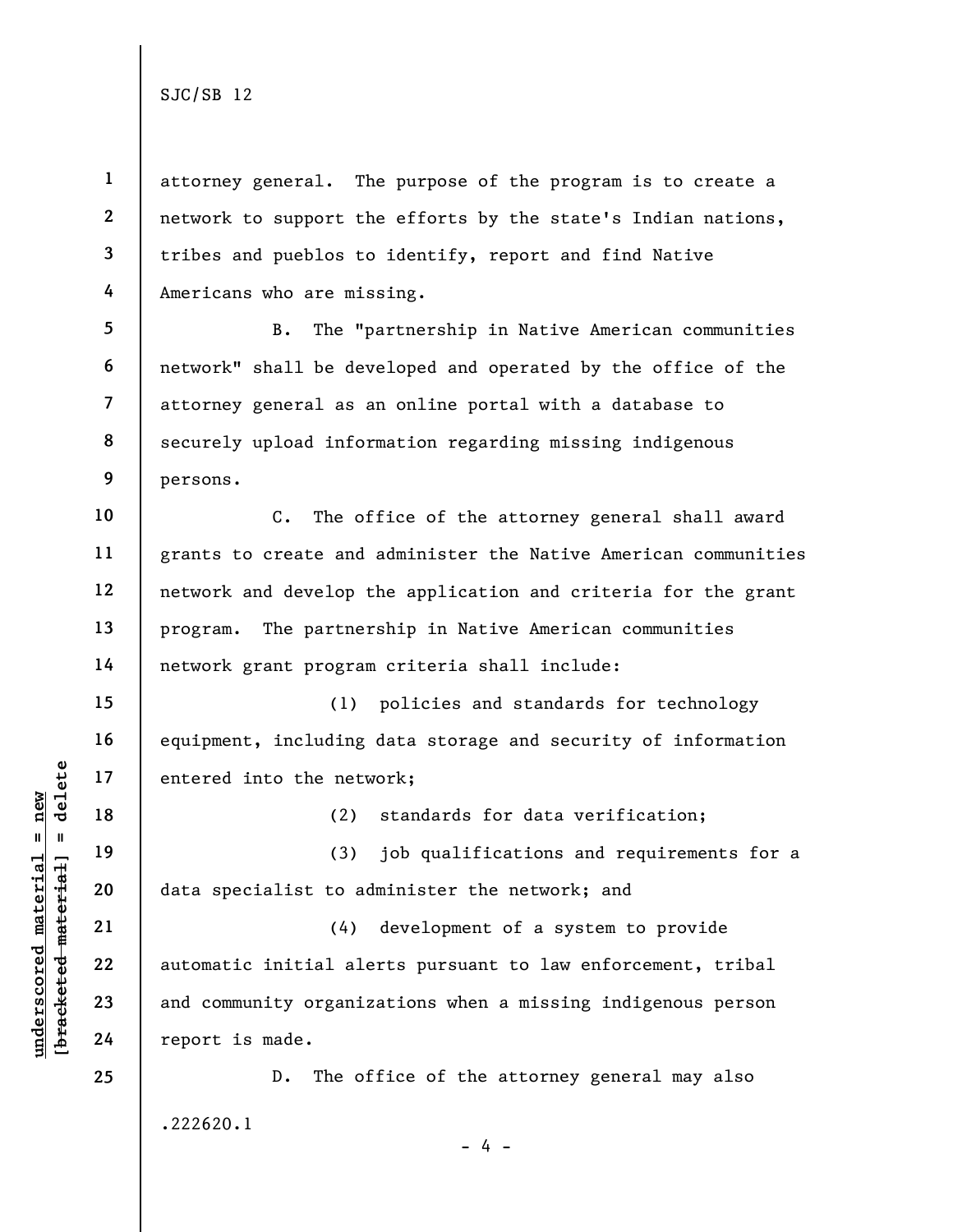2 3 4

5

6

7

8

9

10

11

12

13

14

15

16

17

18

19

20

21

22

23

24

25

1

award grants through the partnership in Native American communities network grant program to a qualifying tribal agency at each Indian nation, tribe and pueblo as matching funds for a tribal agency to create and maintain access to the partnership in Native American communities network."

SECTION 4. A new section of Chapter 8, Article 5 NMSA 1978 is enacted to read:

underscored material = new [bracketed material] = delete "[NEW MATERIAL] PARTNERSHIP IN NATIVE AMERICAN COMMUNITIES NETWORK GRANT FUND--CREATED.--The "partnership in Native American communities network grant fund" is created in the state treasury. The fund consists of appropriations, gifts, grants and donations. Money in the fund at the end of fiscal year 2023 shall revert to the general fund. The office of the attorney general shall administer the fund, and money in the fund is appropriated to the office of the attorney general to administer the partnership in Native American communities network grant program and to carry out the provisions of Section 3 of this 2022 act. Disbursements from the fund shall be made by warrant signed by the secretary of finance and administration pursuant to vouchers signed by the attorney general or the attorney general's authorized representative." SECTION 5. APPROPRIATIONS.--

A. One million dollars (\$1,000,000) is appropriated from the general fund to the office of the attorney general for expenditure in fiscal year 2023 for the office of the attorney .222620.1

 $- 5 -$